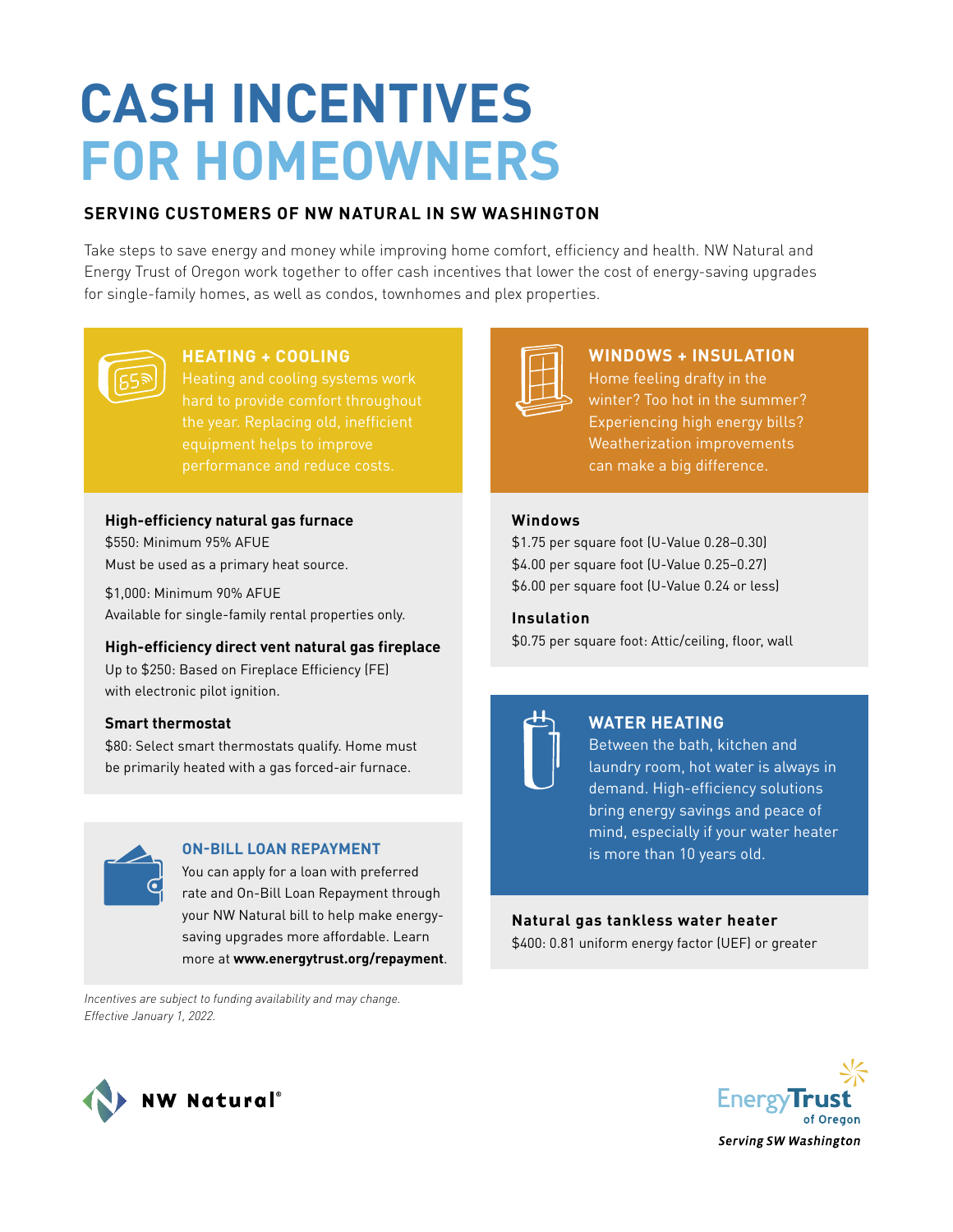## **SPECIAL OFFERS FROM YOUR UTILITY**



## **NW Natural**

NW Natural offers additional savings on appliances, natural gas fireplaces, equipment installations and more. Work with a NW Natural Preferred Contractor to gain access to exclusive offers and incentives.

The NW Natural Preferred Contractor Network includes highly trained and skilled technicians who are committed to quality brands, products and customer service. Find a contractor and see available incentives at www.nwnatural.com/offers.

Assistance programs for energy services and upgrades, including free weatherization services, are available to income-qualified households in Clark, Klickitat and Skamania County. To learn more, visit www.nwnatural.com/ ways-to-save/savings-programs.

*To qualify, installation must be completed by December 31, 2022.*

## **ADDITIONAL INCENTIVE OPPORTUNITIES**



#### **Single-family rentals**

Energy-saving upgrades and equipment replacement can lower maintenance costs, increase tenant comfort and retention, and help to quickly fill vacancies. Find incentives at www.energytrust.org/landlord.



#### **Promotions**

Special offers are available throughout the year from manufacturers, retailers and Energy Trust trade ally contractors. Check out the latest promotions and save extra at www.energytrust.org/ promotions.



#### **FREE RESOURCES**

Find resources for do-it-yourself projects and low- to no-cost ways to improve the energy efficiency, comfort and health of your home at www.energytrust.org/DIY.

#### **HOME IMPROVEMENT STARTS HERE**

For complete incentive details, and to find participating contractors and retailers near you, visit **www.energytrust.org/washington** or call **1.866.368.7878**.

Energy Trust of Oregon 421 SW Oak St., Suite 300, Portland, OR 97204 1.866.368.7878 energytrust.org

Energy Trust of Oregon is an independent nonprofit organization dedicated to helping utility customers benefit from saving energy and generating renewable power. Our services, cash incentives and energy solutions have helped participating customers of Portland General Electric, Pacific Power, NW Natural, Cascade Natural Gas and Avista save on energy bills. Our work helps keep energy costs as low as possible, creates jobs and builds a sustainable energy future. **Printed on recycled paper that contains post-consumer waste. 1/22**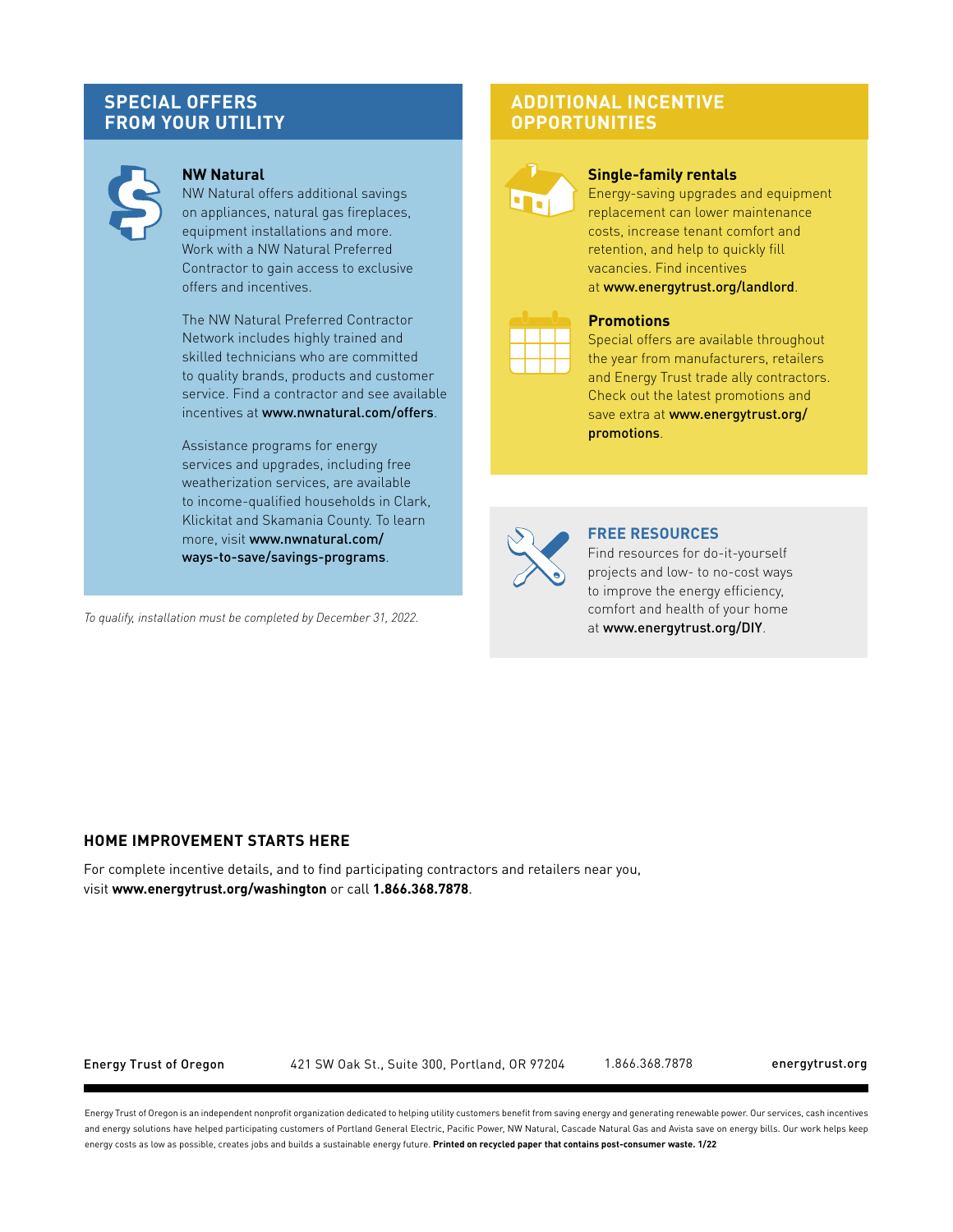# **CASH INCENTIVES FOR HOMEOWNERS**

# **SERVING CUSTOMERS OF NW NATURAL IN SW WASHINGTON**

Take steps to save energy and money while improving home comfort, efficiency and health. NW Natural and Energy Trust of Oregon work together to offer cash incentives that lower the cost of energy-saving upgrades for single-family homes, as well as condos, townhomes and plex properties.



# **HEATING + COOLING**

the year. Replacing old, inefficient performance and reduce costs.

## **High-efficiency natural gas furnace**

\$550:\* Minimum 95% AFUE Must be used as a primary heat source.

\$1,000:\* Minimum 90% AFUE Available for single-family rental properties only.

## **High-efficiency direct vent natural gas fireplace**

Up to \$250: Based on Fireplace Efficiency (FE) with electronic pilot ignition.

## **Smart thermostat**

\$80: Select smart thermostats qualify. Home must be primarily heated with a gas forced-air furnace.



## **ON-BILL REPAYMENT**

You can apply for a loan with preferred rate and On-Bill Repayment through your NW Natural bill to help make energysaving upgrades more affordable. Learn more at **www.energytrust.org/repayment**.

*Incentives are subject to funding availability and may change. Effective January 1, 2022.*



# **WINDOWS + INSULATION**

Home feeling drafty in the Experiencing high energy bills? Weatherization improvements can make a big difference.

## **Windows**

\$1.75 per square foot (U-Value 0.28–0.30) \$4.00 per square foot (U-Value 0.25–0.27) \$6.00 per square foot (U-Value 0.24 or less)

**Insulation** \$0.75\* per square foot: Attic/ceiling, floor, wall

# **WATER HEATING**

Between the bath, kitchen and laundry room, hot water is always in demand. High-efficiency solutions bring energy savings and peace of mind, especially if your water heater is more than 10 years old.

## **Natural gas tankless water heater**

\$400:\* 0.81 uniform energy factor (UEF) or greater